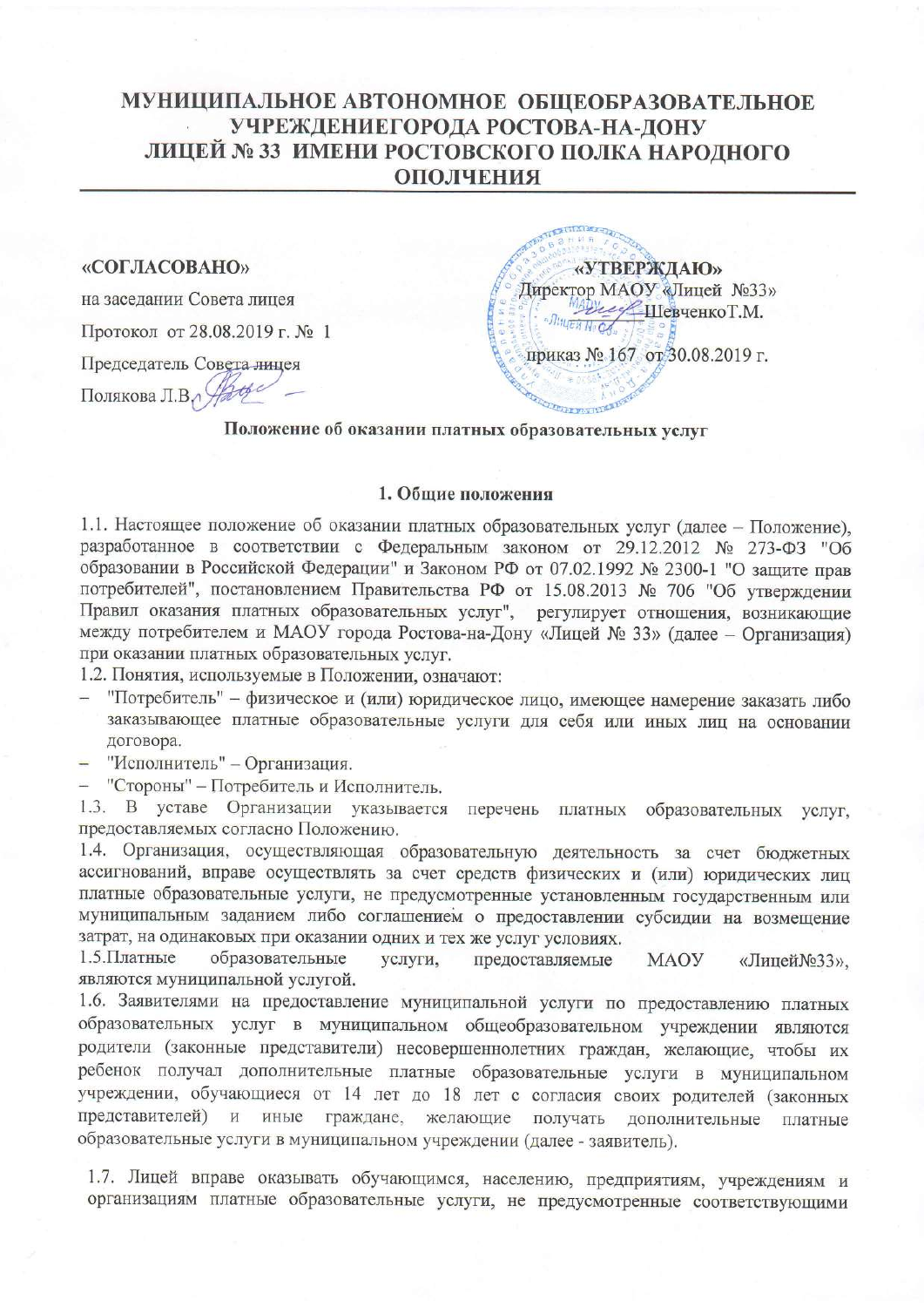образовательными программами и федеральными государственными образовательными стандартами.

1.8. Услуги не могут быть оказаны Организацией взамен или в рамках основной образовательной деятельности (в рамках основных образовательных программ (учебных планов), федеральных государственных образовательных стандартов), финансируемой за счет средств соответствующего бюджета.

Отказ Потребителя от предлагаемых платных образовательных услуг не может быть причиной уменьшения объема предоставляемых ему Организацией основных образовательных услуг.

1.9. Требования к оказанию услуг, в т. ч. к содержанию образовательных программ, специальных курсов, определяются по соглашению сторон и могут быть выше, чем это предусмотрено федеральными государственными образовательными стандартами.

1.10. Исполнитель обязан обеспечить оказание услуг в полном объеме в соответствии с образовательными программами и условиями договора об оказании услуг, а при наличии свидетельства о государственной аккредитации - и в соответствии с федеральными государственными образовательными стандартами.

1.11. Документ обучающемуся после освоения им соответствующей образовательной программы (части образовательной программы) не выдается.

# 2. Информация об услугах, порядок заключения договоров

2.1. Исполнитель обязан до заключения договора предоставить Потребителю достоверную информацию об Исполнителе и оказываемых услугах, обеспечивающую возможность их правильного выбора.

2.2. Исполнитель обязан довести до Потребителя (в т. ч. путем размещения в удобном для обозрения месте) информацию, содержащую следующие сведения:

- наименование и место нахождения (адрес) Исполнителя, сведения о наличии лицензии на право ведения образовательной деятельности и свидетельства о государственной аккредитации с указанием регистрационного номера и срока действия, а также наименования, адреса и телефона органа, их выдавшего;
- уровень и направленность реализуемых образовательных программ, формы и сроки их освоения;
- перечень образовательных услуг, стоимость которых включена в основную плату по договору, и перечень образовательных услуг, оказываемых с согласия Потребителя, порядок их предоставления;
- стоимость образовательных услуг, оказываемых за основную плату по договору, а также порядок их оплаты.

2.3. Исполнитель обязан также предоставить для ознакомления по требованию Потребителя:

- устав Организации;
- лицензию на осуществление образовательной деятельности и другие документы, регламентирующие организацию образовательного процесса;
- адрес и телефон учредителя (учредителей) Организации;
- образец договора на оказание услуг;
- образовательные программы, стоимость образовательных услуг по которым включается в основную плату по договору;
- другие дисциплин  $\,$   $\,$   $\,$   $\,$ образовательные программы, специальные курсы, ЦИКЛЫ образовательные услуги, оказываемые за плату только с согласия Потребителя.

Исполнитель обязан сообщать Потребителю по его просьбе другие относящиеся к договору и соответствующей образовательной услуге сведения.

2.4. Информация должна доводиться до Потребителя на русском языке и дополнительно, по усмотрению Исполнителя, на государственных языках субъектов РФ и родных языках народов  $P\Phi$ .

2.5. Исполнитель обязан соблюдать утвержденные им учебный план и расписание занятий. Режим занятий (работы) устанавливается Исполнителем.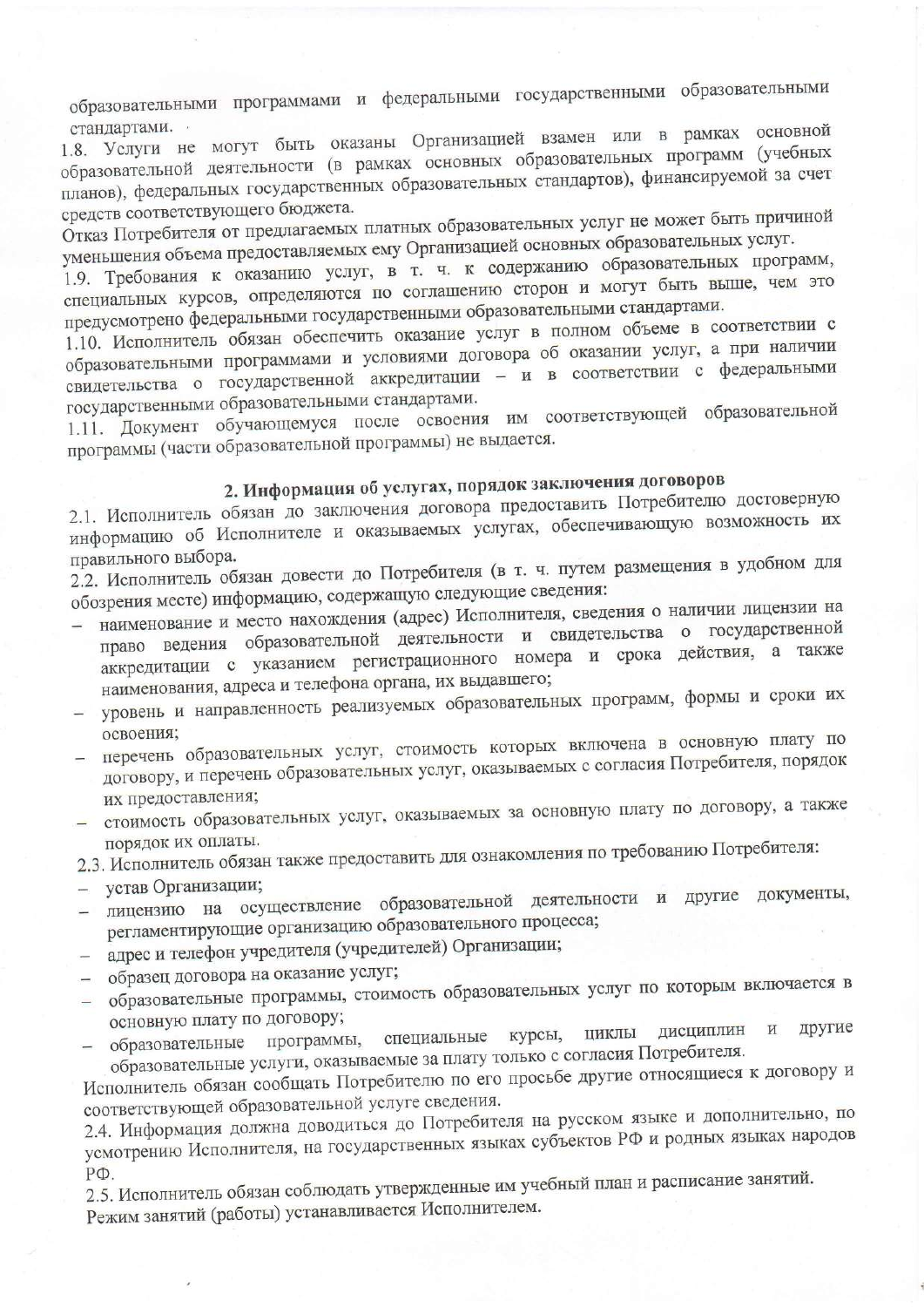2.6. Исполнитель обязан заключить договор при наличии возможности оказать запрашиваемую Потребителем услугу.

Исполнитель не вправе оказывать предпочтение одному Потребителю перед другим в отношении заключения договора, кроме случаев, предусмотренных законом и иными нормативными правовыми актами.

2.7. Договор заключается в письменной форме и должен содержать следующие сведения:

- наименование Организации и юридический адрес;
- наименование или фамилия, имя, отчество (при наличии) заказчика, телефон заказчика;
- место нахождения или место жительства заказчика;  $\equiv$
- фамилия, имя, отчество (при наличии) представителя исполнителя и (или) заказчика, реквизиты документа, удостоверяющего полномочия представителя исполнителя и (или) заказчика;
- права, обязанности и ответственность исполнителя, заказчика и обучающегося;
- полная стоимость образовательных услуг, порядок их оплаты;  $\frac{1}{2}$

сведения о лицензии на осуществление образовательной деятельности (наименование лицензирующего органа, номер и дата регистрации лицензии);

- образовательной программы (часть направленность  $(MJI)$ уровень  $\overline{M}$ вид. образовательной программы определенного уровня, вида и (или) направленности);
- форма обучения;
- сроки освоения образовательной программы (продолжительность обучения);
- порядок изменения и расторжения договора;

2.8. Договор составляется в двух экземплярах, один из которых находится у Исполнителя, другой - у Потребителя.

2.9. Потребитель обязан оплатить оказываемые услуги в порядке и в сроки, указанные в договоре. Потребителю в соответствии с законодательством РФ должен быть выдан документ, подтверждающий оплату услуг.

2.10. Стоимость оказываемых услуг в договоре определяется по соглашению между Исполнителем и Потребителем.

2.11. Увеличение стоимости платных образовательных услуг после заключения договора не допускается.

## 3. Ответственность Исполнителя и Потребителя

3.1. Исполнитель оказывает услуги в порядке и в сроки, определенные договором и Положением.

3.2. Платные услуги оказываются потребителям в свободное от образовательного процесса время.

3.3. Продолжительность занятий составляет:

В группах предшкольной подготовки - 25 мин -занятие+10 мин (динамическая пауза)+ 25 мин занятие = 60 минут

В 1 классах - 25 мин - занятие+10 мин (динамическая пауза)+ 25 мин - занятие = 60 минут

В 5-11 классах - 45 мин - занятие+15 мин (рефлексия полученных знаний)=60 минут

3.4. Потребитель обязан оплатить образовательные услуги в сроке, указанные в договоре.

3.5. Стоимость образовательных услуг определяется калькуляцией, согласованной со службой по тарифам Администрации города Ростова-на-Дону и утвержденной постановлением Администрации города Ростова-на-Дону.

3.6. За неисполнение либо ненадлежащее исполнение обязательств по договору Исполнитель и Потребитель несут ответственность, предусмотренную договором и законодательством РФ.

3.7. При обнаружении недостатков оказанных услуг, в т. ч. оказания их не в полном объеме, Потребитель вправе по своему выбору потребовать:

- безвозмездного оказания услуг, в т. ч. оказания услуг в полном объеме;

соответствующего уменьшения стоимости оказанных услуг;